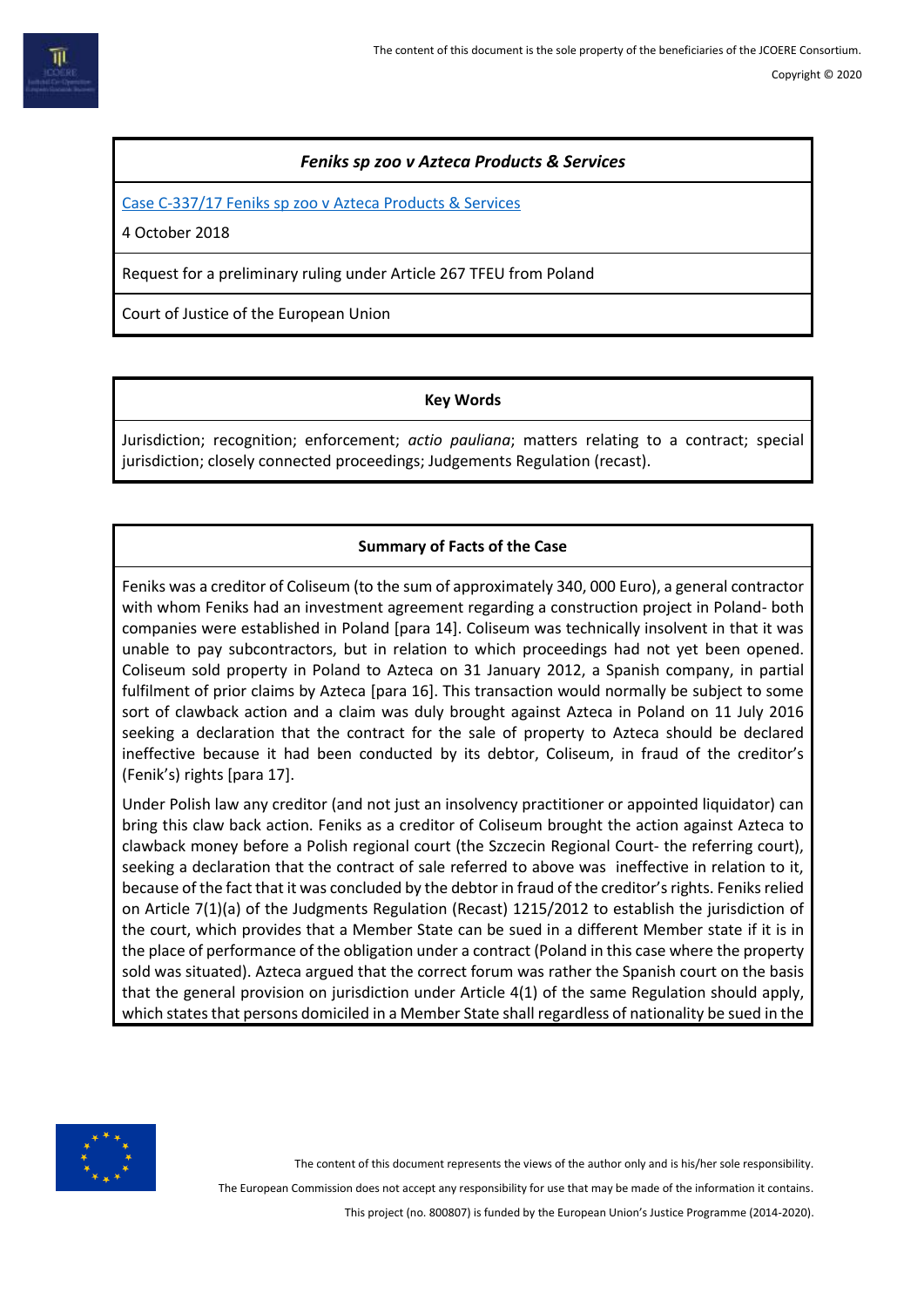



courts of that Member State, and that the clawback action was not a matter relating to contract to which the special jurisdiction provision would apply.

The questions for the CJEU was as follows:

Is an *actio pauliana* (the clawback action) whereby the person entitled to a debt (creditor) requests that an act by which his debtor has transferred an asset to a third party and which is allegedly detrimental to creditors' rights can be declared ineffective in relation to the creditor a matter relating to a contract that can be covered by the rule of international jurisdiction provided for in Article 7(1)(a) of the Judgments Regulation, thus establishing jurisdiction for the clawback action in Poland on the facts of this case [para 26].

### **Cooperation and/ or Coordination Issue**

The cooperation issue here is a matter of jurisdiction to hear an action brought by a creditor to claw back a purchase price paid to a third party by the debtor. Should such an action be heard in the Member State where the company against which the action has been taken is domiciled or in the Member State in which the obligations under a contract are to be performed? It also provides a view on the nature of a clawback action that is brought by a creditor (rather than an insolvency practitioner) and whether such an action could be considered as falling within the insolvency exception of the Brussels Regulation.

Clawback actions are commonly associated with insolvency proceedings to protect and expand the asset pool available to repay creditors. They are usually brought by an insolvency practitioner but this series of CJEU cases have revealed that many jurisdictions have stand-alone actions that can accomplish the same thing outside of an insolvency proceeding. While the preliminary reference does not ask about jurisdiction under the EIR Recast, it does explore the nature of a particular *actio pauliana* in relation to whether it should be considered an action arising in relation to a contract where there is a contract for the sale of property.

Disputes about jurisdiction for claims such as these could be viewed as an attempt to avoid cooperation under the EIR and its Recast.

#### **Resolution**

In the court's consideration of the questions referred, it acknowledged that the EIR 2000 was also in play as the company was now insolvent and it revived the discussion that has been had in cases like *FTex* and *Nickel & Goeldner* as to whether proceedings that appear to be closely connected to the main proceedings should also be subject to the law applicable in the Member State where such proceedings have been opened. This raises the question dealt with in a long line of cases about the interplay between the Judgements Regulation (Recast) and its insolvency exception in Article 1(2)(b) of that Regulation and the application of jurisdiction principles under the European Insolvency Regulation 1346/2000. The court recalls that the EIR must continue to be interpreted to avoid any overlap or vacuum between the rules of it and the Brussels Regulation [para 30]. In addition, an action can be considered related to an insolvency proceeding if it derives directly from it and is closely connected to it [para 31].

The court recognised that the action brought by Feniks in this case did not seem to be connected in any way with an insolvency proceeding principally because no insolvency proceedings were begun against Coliseum [para 32]. Thus, despite the debtor being functionally insolvent, there was no main proceedings to which the clawback action could be closely connected. The court went on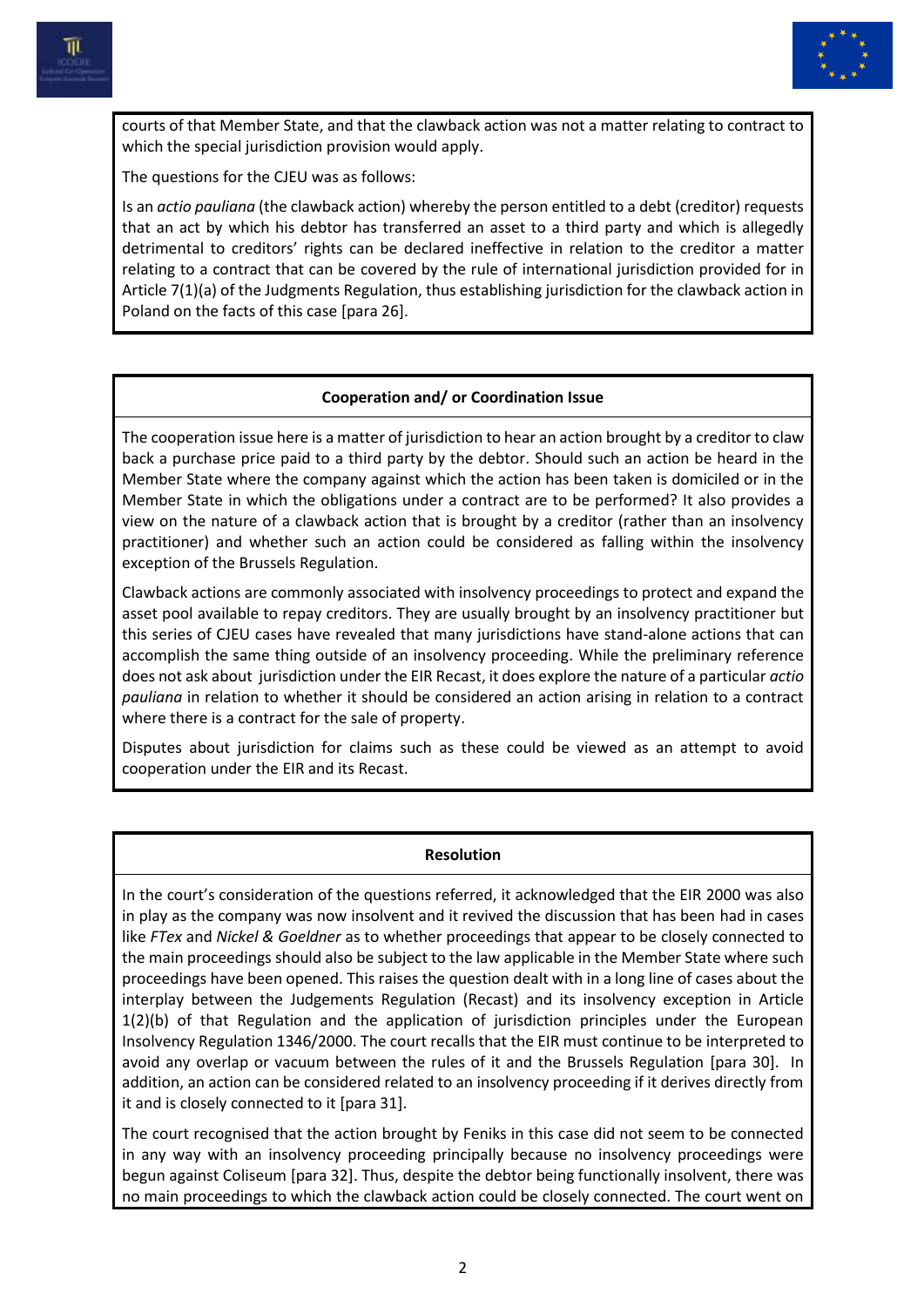



to observe about the specifics of the Polish clawback procedure that it aims to preserve the creditor's own interests and not to increase the assets of Coliseum, placing it within the notion of 'civil and commercial matters' in under Article 1(1) of the Brussels Regulation (thus even had there been a main insolvency proceeding, it is doubtful if the clawback action in this case would be considered directly derived from that proceeding [para 33]. This reflects to some extent the later finding in *BNP Paribas* (see JCOERE Case Note) that in part reasons that because the action can be brought by individual creditors (rather than solely by an insolvency practitioner) it should not qualify as an action derived from the main proceedings or closely connected to it to be covered by the EIR Recast.

The *actio pauliana* in this case is based on the creditor's personal claim against the debtor and seeks to protect whatever security he may have over the debtor's estate [para 40]. It preserves the interest of the individual creditor by protecting its right to enforce the debtor's obligations at a later stage [para 41]. In addition, the security held by Feniks over the debtor's estate and the action relating to the ineffectiveness of the sale concluded between the debtor and a third party originate in the 'obligations freely consented to by Coliseum with regard to Feniks upon the conclusion of their contract…' [para 42]

The CJEU therefore found in this case that the *actio pauliana* based on a creditor's right created upon the conclusion of a contract, falls within 'matters relating to a contract' of Article 7(1)(a) Judgment Regulation [para 44].

### **Applicability to Preventive Restructuring**

Actions in relation to the avoidance of transactions entered into prior to insolvency may not be as prevalent in preventive restructuring procedures given the nature of those proceedings occurring notionally *prior to functional insolvency.* That said, transactions entered into which are not *directly arising* from the restructuring itself, may also be covered by an alternative regulation if it cannot be covered by the EIR Recast (Article 6). This leaves a grey area, especially for preventive restructuring, as the possibilities are nearly endless in terms of what can be agreed under the circumstances of preventive restructuring.

However, where there is an *actio pauliana* in relation to a transaction connected to a restructuring, but not directly a part of a procedure falling within the scope of Annex A of the EIR Recast, this and other cases such as *F-Tex, Trachte, and BNP Paribas* seem to indicate that courts will find such actions as falling outside of the insolvency procedure and being covered instead by the Brussels Regulation or other Conventions or Regulations where relevant.

# **Applicability of Existing Rules and Guidelines**

#### *EIR Recast*

In terms of the interface between the Recast Regulation and the Judgements Regulation there is a lack of certainty and clarity as to the borderline between insolvency matters and other causes of actions. In addition, there is quite a shadow cast by these decisions regarding the purported legal certainty and predictability created by the Recast Regulation with the consequence of a splintering off of some actions, depending on location.

Although this case does not deal with a claim for jurisdiction under the EIR Recast, the findings in relation to the treatment of an *actio pauliana* is still instructive if considered in an insolvency context.